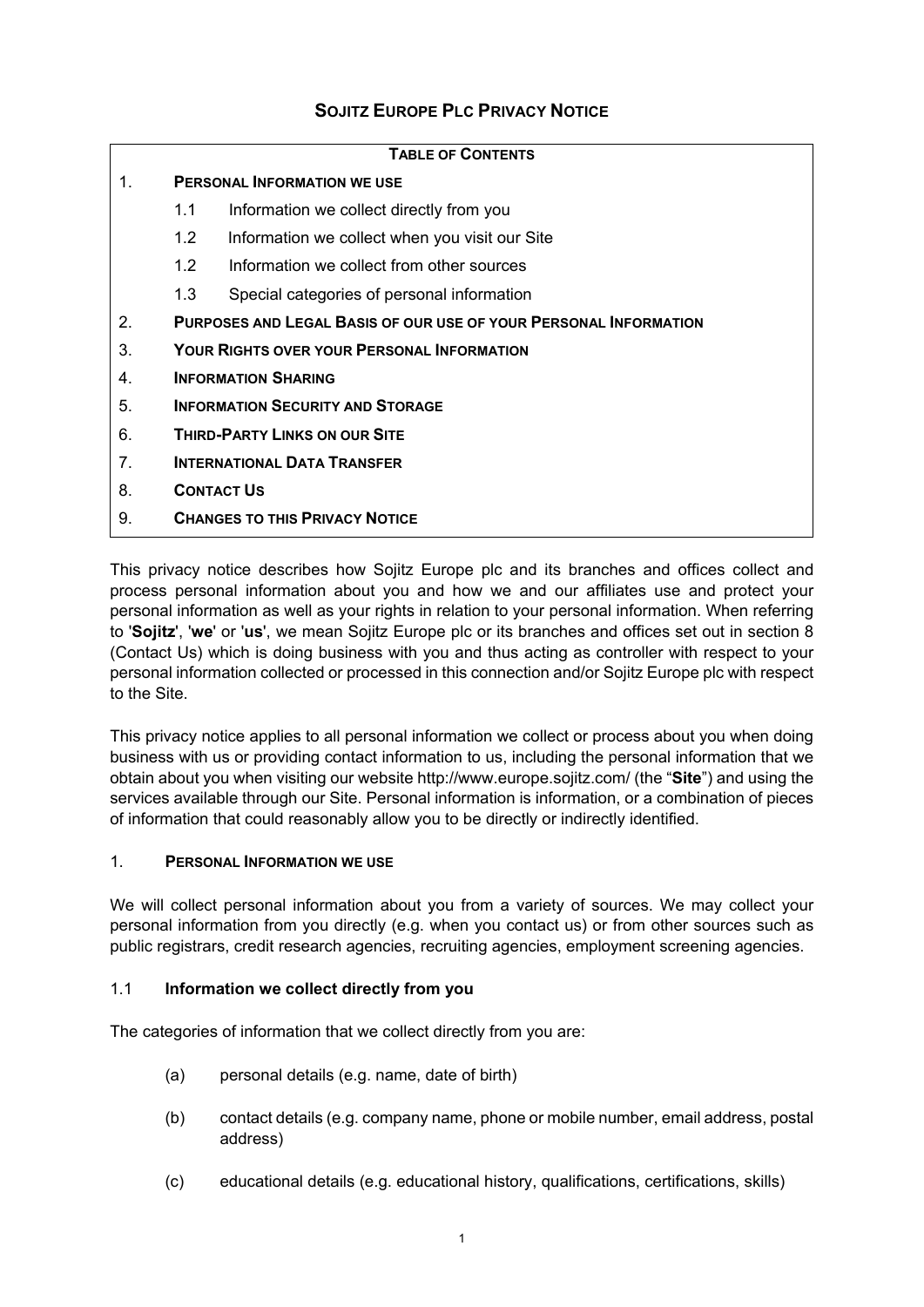- (d) citizenship or immigration information
- (e) professional experience
- (f) your marketing preferences, including any consents you have given us
- (g) any other information you may choose to provide us in your dealings with us.

We may be required by law or as a consequence of any contractual relationship we have with you to collect certain personal information from you. In such case, your failure to provide the information may prevent or delay the fulfilment of our obligations under the law or the contract.

# 1.2 **Information we collect when you visit our Site**

In general, you can visit our Site without identifying yourself or revealing any of your personal information. There are times, however, that you may choose to give us personal information. This is for example the case when you decide to contact us. In this case, we may collect the information set out in section 1.1 (Information we collect directly from you) above.

# 1.3 **Information we collect from other sources**

The categories of information that we collect about you from other sources are:

- (a) personal details (e.g. name, date of birth)
- (b) contact details (e.g. phone number, email address, postal address or mobile number)
- (c) background check information
- (d) publicly available professional profiles on websites or social media (e.g. LinkedIn)
- (e) information about your creditability or reputation

# 1.4 **Special categories of Personal Information**

Some of the categories of information that we collect are special categories of personal information (also known as sensitive personal information). In particular, we may process personal information that may reveal your racial or ethnic origin, religion or that may relate to your health, such as your medical history and reports on medical diagnoses, injuries and treatment.

We collect such kind of personal information only when you give us an explicit consent or as permitted or required by law.

# 2. **PURPOSES AND LEGAL BASIS OF OUR USE OF YOUR PERSONAL INFORMATION**

- 2.1 We use your personal information to:
	- (a) perform and enforce any contractual obligation under a contract with us if applicable
	- (b) provide and, if applicable, personalise our services you have requested
	- (c) deal with your enquiries and requests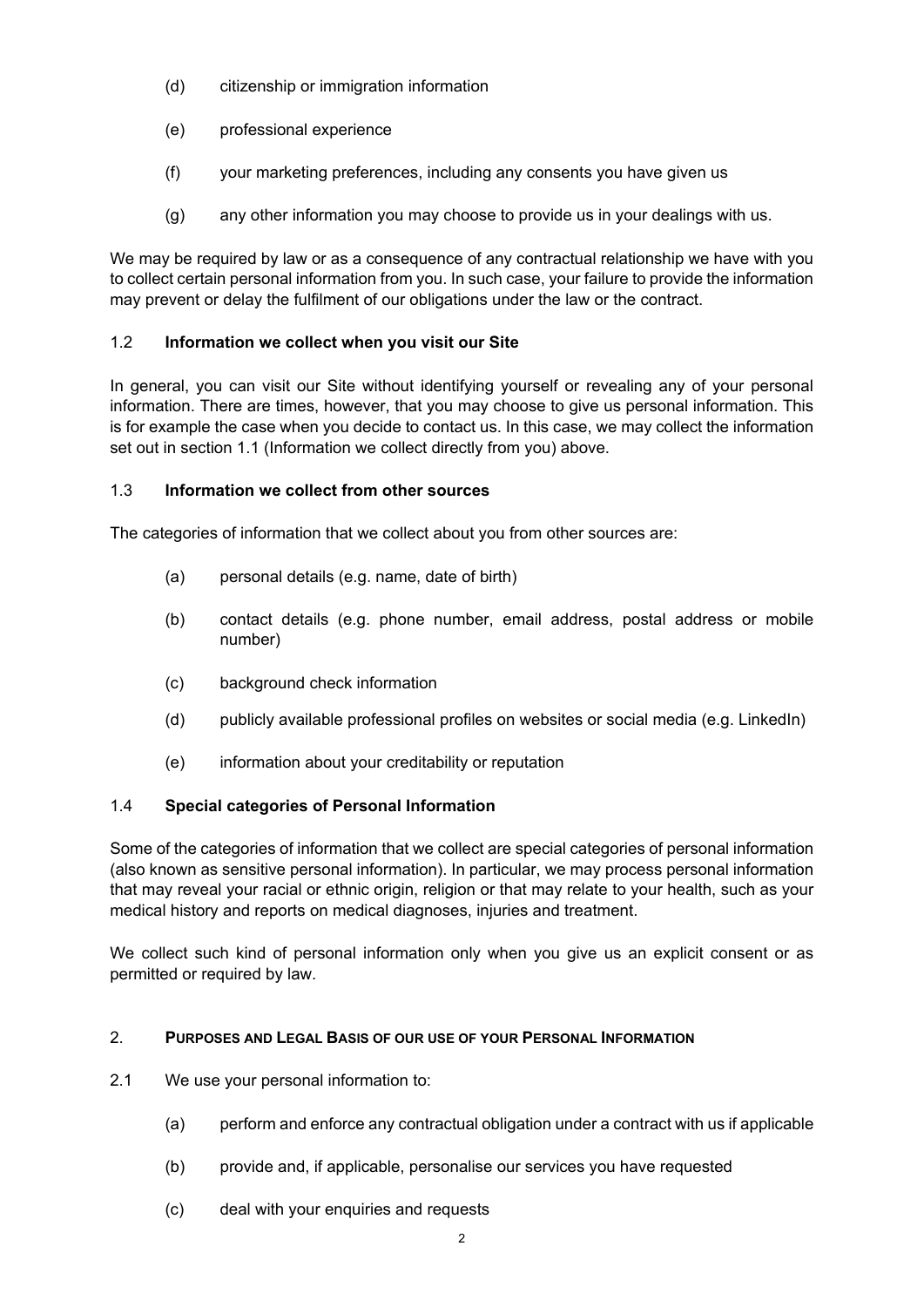- (d) comply with legal or regulatory obligations to which we are subject, including, but not limited to, use in connection with legal claims, compliance and investigative purposes and cooperate with regulators and law enforcement bodies
- (e) protect our rights and interests as well as the rights and interests of our users and any other person
- (f) contact you with marketing and offers relating to products and services offered by us and/or other members of Sojitz Group Companies (defined in section 4) based on statutory provisions or your consent as required by applicable law
- (g) personalise the marketing messages we send you to make them more relevant and interesting if applicable
- 2.2 We must have a legal basis to process your personal information. In most cases the legal basis will be one of the following:
	- (a) to fulfil our contractual obligations to you, for example to provide the services, to ensure that invoices are paid correctly, and to ensure you are able to access our premises when required
	- (b) to fulfil our contractual obligations to you, for example your contact details and bank account details
	- (c) to comply with our legal obligations, for example obtaining proof of your identity to enable us to meet our anti-money laundering obligations
	- (d) to comply with our legal obligations to you, for example health and safety obligations while you are on our premises or to a third party (e.g. the taxation authorities)
	- (e) to meet our legitimate interests to enable our business, for example screening your background for anti-corruption purpose or to understand how you use our services or products and to enable us to derive knowledge from that enable us to develop new services or products. When we process personal information to meet our legitimate interests, we put in place robust safeguards to ensure that your privacy is protected and to ensure that our legitimate interests are not overridden by your interests or fundamental rights and freedoms
	- (f) to protect your or another person's vital interests, for example by providing your health information to a doctor in case of a medical emergency situation.
	- (g) when you gave us consent to the processing of your personal information for the specific purposes (When the legal basis to process your personal information is based on your consent, you may withdraw your consent ("opt out") at any time by contacting us using the details at the end of this privacy notice. In case of electronic direct marketing, you can opt out by following the instructions in the communication.)

#### 3. **YOUR RIGHTS OVER YOUR PERSONAL INFORMATION**

You have certain rights regarding your personal information, subject to local law. These include the following rights to:

access your personal information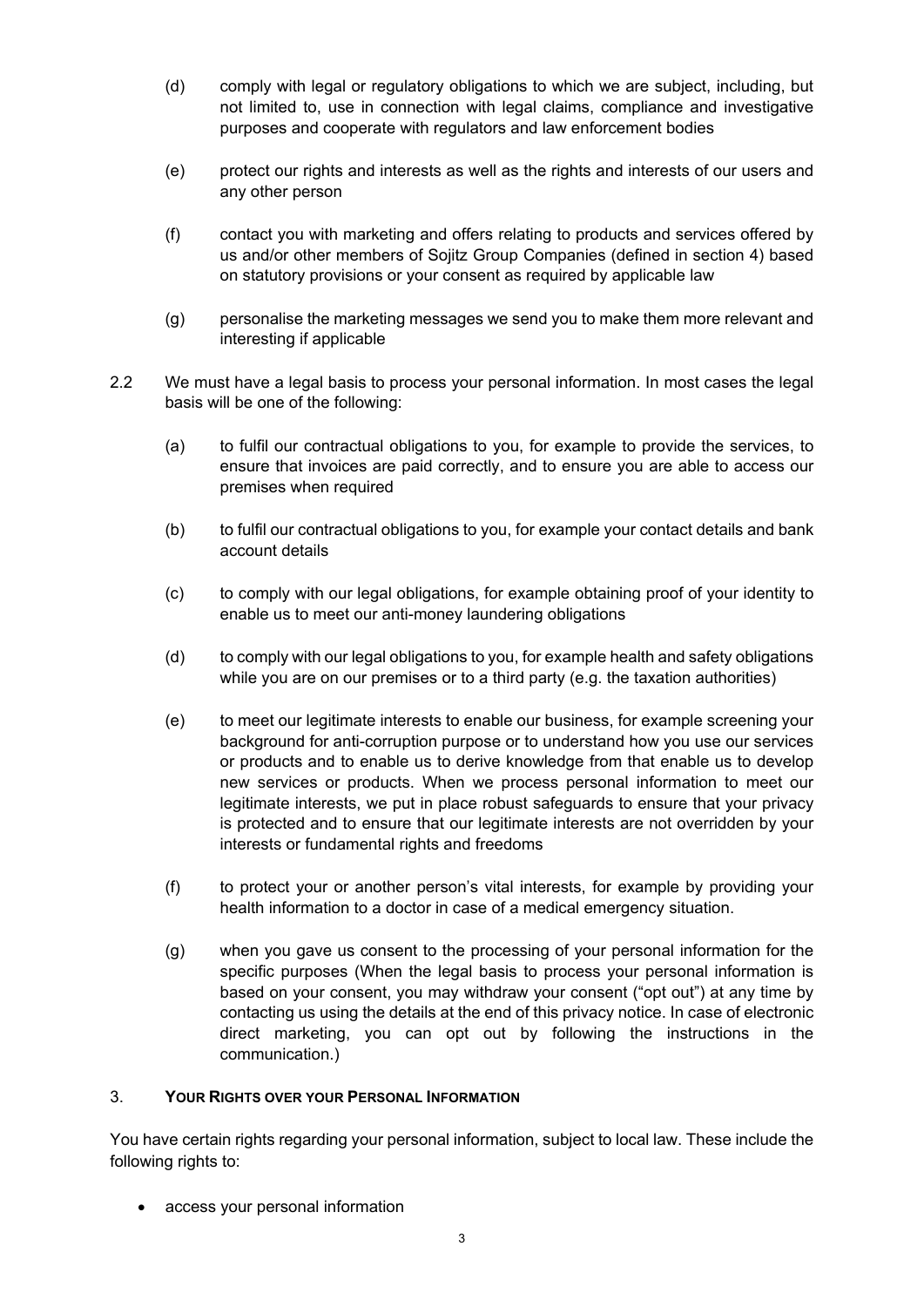- rectify your personal information
- erase your personal information
- restrict our use of your personal information
- object to our use of your personal information
- receive your personal information in a usable electronic format and transmit it to a third party (right to data portability)
- withdraw your consent where our processing is based on your consent
- lodge a complaint with your local data protection authority.

These rights may be limited in some situations – for example, where we can demonstrate that we have a legal requirement to process your data. In some instances, this may mean that we are able to retain data even if you withdraw your consent.

We encourage you to contact us to update or correct your information if it changes or if the personal information we hold about you is inaccurate.

We will contact you if we need additional information from you in order to honour your requests.

If you would like to discuss or exercise such rights, please contact us at the details below.

# 4. **INFORMATION SHARING**

We may share your personal information for the abovementioned purposes with the following third parties under the following circumstances, in each case always only in accordance with applicable data protection laws:

- Service providers and business partners. We may share your personal information with our service providers and business partners that perform marketing services and other business operations for us. For example, we may partner with other companies to process secure payments, fulfil orders, optimize our services, send newsletters and marketing emails, support email and messaging services and analyse information as well as for website hosting, support and maintenance.
- Our group companies. Sojitz Europe plc is owned by Sojitz Corporation (1-1, Uchisaiwaicho 2-chome, Chiyoda-ku, Tokyo 100-8691, Japan) and we work closely with other businesses and companies that fall under Sojitz Corporation ('**Sojitz Group Companies**'). We may share your personal information with Sojitz Group Companies for marketing purposes, legal compliance purposes, and any other abovementioned purposes. A list of our current Sojitz Group Companies with whom personal information may be shared and their locations is available in the following hyperlinks:

https://www.sojitz.com/en/corporate/network/ (with respect to our entities constituting our operating bases)

https://www.sojitz.com/en/corporate/group/ (with respect to our entities constituting our major group companies)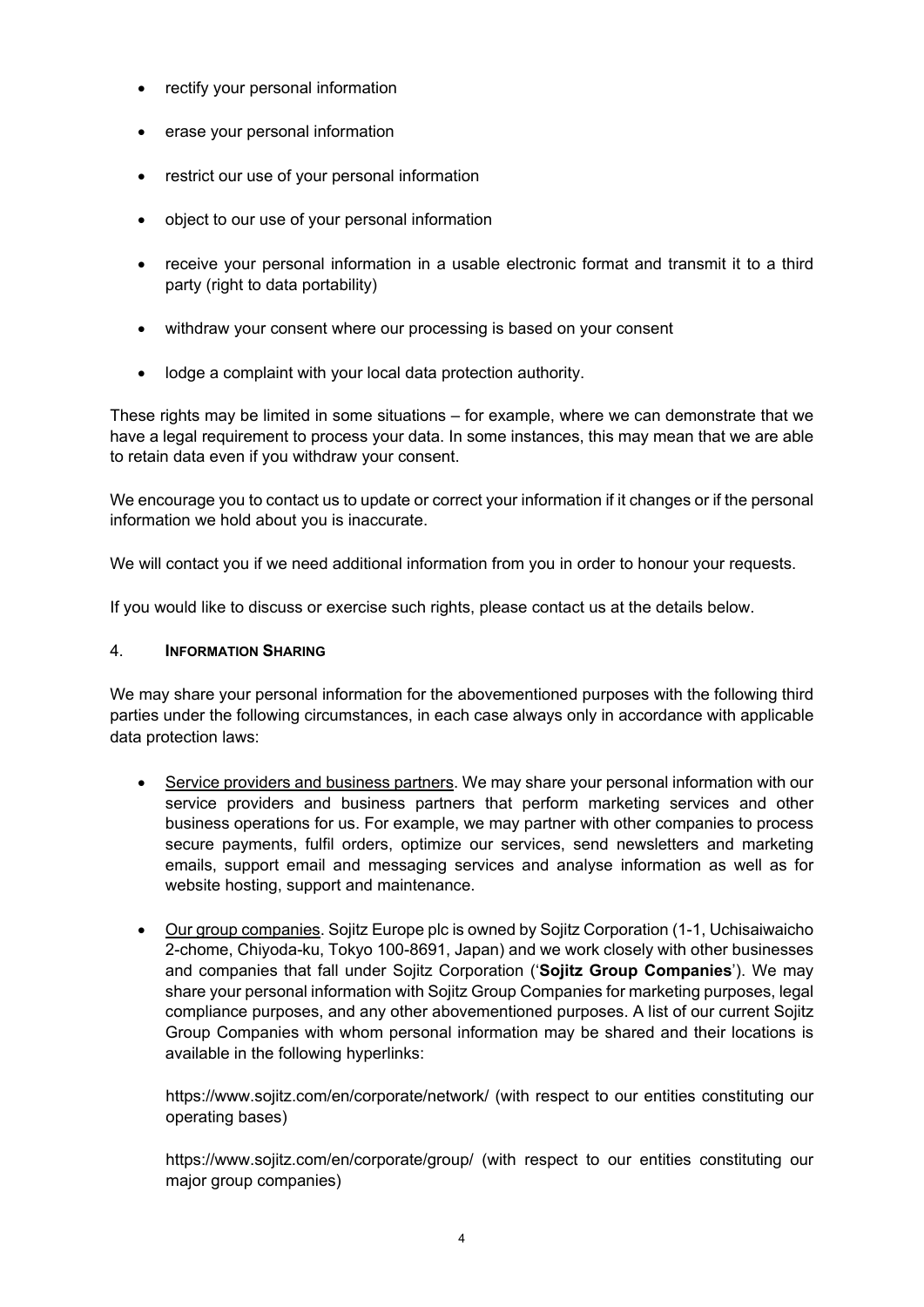- Law enforcement agency, court, regulator, government authority or other third party. We may share your personal information with these parties where we believe this is necessary to comply with a legal or regulatory obligation, or otherwise to protect our rights or the rights of any third party.
- Asset purchasers and advisors. We may share your personal information (subject to the applicable laws) with our advisers and any prospective purchaser's adviser and will pass this information to the new owner that purchases, or to which we transfer, all or substantially all of our assets and business. Should such a sale or transfer occur, we will use reasonable efforts to try to ensure that the entity to which we transfer your personal information uses it in a manner that is consistent with this privacy notice.

Because we operate business globally, the recipients referred to above may be located outside the jurisdiction in which you are located (or in which we provide the services). See section 6 (International Data Transfer) for more information.

# 5. **INFORMATION SECURITY AND STORAGE**

We implement reasonable technical and organisational measures to ensure a level of security appropriate to the risk to the personal information we process. These measures are aimed at ensuring the on-going integrity and confidentiality of personal information. We evaluate these measures on a regular basis to ensure the security of the processing. Please note that any transmission of information through the internet is not completely secure. So, while we will do our best to protect your personal information, we cannot guarantee the security of your data transmitted via the internet. Any transmission is at your own risk. Once we have received your personal information, we will protect your data.

We will keep your personal information for as long as we have a relationship with you. Once our relationship with you has come to an end, we will retain your personal information for an appropriate period of time that will enable us to:

- Maintain business records for analysis and/or audit purposes
- Comply with record retention requirements under the applicable law or under applicable record retention policies
- Defend or bring any existing or potential legal claims
- Deal with any complaints regarding the services, to the extent it is reasonably possible for us

We will delete your personal information when it is no longer required for these purposes. We will further delete your personal information when you withdraw your consent, if there is no other legal ground for further processing (e.g., a statutory obligation to retain your personal information), or when you object to the processing in accordance with "Your Rights over your Personal Information" (see above) or when we are obligated to delete it in accordance with an obligation under applicable law. If there is any information that we are unable, for technical reasons, to delete entirely from our systems, we will put in place appropriate measures to prevent any further processing or use of the data.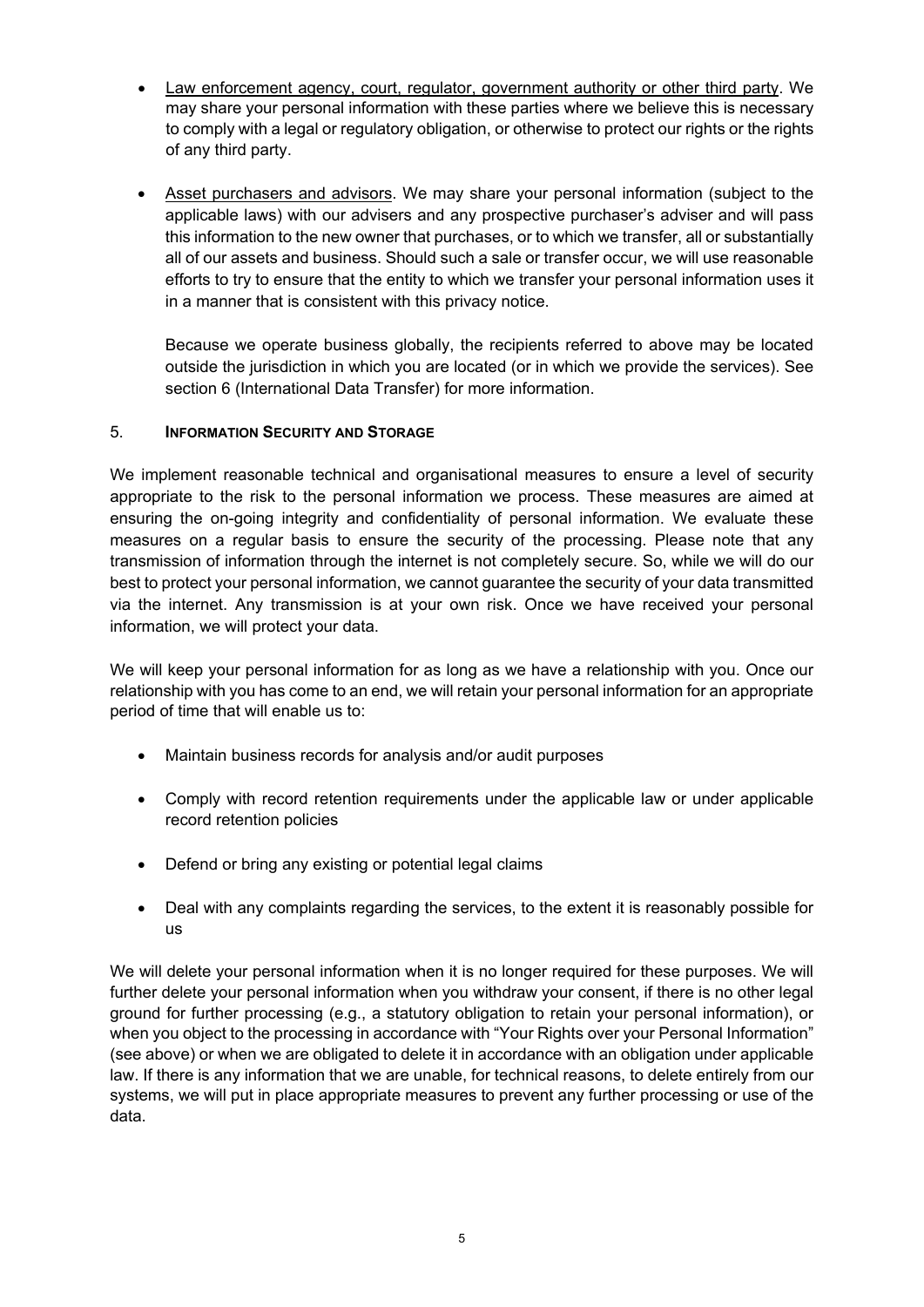# 6. **THIRD-PARTY LINKS ON OUR SITE**

Our Site and services may contain links to third-party websites and applications. Any access to and use of such linked websites and applications is not governed by this privacy notice but instead is governed by the privacy notices of those third parties. We are not responsible for the information practices of such third-party websites or applications.

# 7. **INTERNATIONAL DATA TRANSFER**

Your personal information may be transferred to, stored, and processed in a country that is not regarded as ensuring an adequate level of protection for personal information by the European Commission.

We have and shall put in place appropriate safeguards (such as EU standard contractual clauses ) in accordance with applicable legal requirements to ensure that your personal information is adequately protected. For more information on the appropriate safeguards in place or to request a copy of the aforementioned safeguards, please contact us at the details below.

# 8. **CONTACT US**

If you have questions or concerns regarding this privacy notice or the way in which your personal information has been used, please contact us:

- Via regular post at Sojitz Europe plc, 7th Floor, 8 Finsbury Circus London EC2M 7EA, UK, to the attention of General Manager, Legal Department;

- Via email at privacy.europe@sojitz.com.

Please find below the list of our operated branches and offices outside the UK:

| Czech:                                                                   | Prague Office:            | Krakovska 7, 110 00 Prague 1, Czech                                                                                |  |  |
|--------------------------------------------------------------------------|---------------------------|--------------------------------------------------------------------------------------------------------------------|--|--|
| France:                                                                  | Paris Branch              | 23 rue de la Paix, 75002 Paris, France                                                                             |  |  |
| Germany: Düsseldorf Branch: Schirmerstraße 76, 40211 Düsseldorf, Germany |                           |                                                                                                                    |  |  |
|                                                                          | Hamburg Office:           | Kurze Mühren 1, 20095 Hamburg, Germany                                                                             |  |  |
|                                                                          | Hungary: Budapest Office: | Lehel ut 61, 1135 Budapest, Hungary                                                                                |  |  |
| Italy:                                                                   | Milan Branch:             | Piazza della Repubblica, 32 20124 Milano, Italy                                                                    |  |  |
| Poland:                                                                  | Warsaw Office:            | ul. Ogrodowa 58, 00-876 Warszawa, Poland                                                                           |  |  |
| Spain:                                                                   | Madrid Branch:            | Claudio Coello, n°.124, 3.ª planta, 28006 Madrid, Spain                                                            |  |  |
| Turkey:                                                                  | Istanbul Branch:          | Esentepe Mahallesi, Kore Şehitleri Caddesi, Propa Plaza, No:4<br>Kat:6 Zincirlikuyu, Şişli, 34394 İstanbul, Turkey |  |  |

We are committed to working with you to obtain a fair resolution of any complaint or concern about privacy. If, however, you believe that we have not been able to assist with your complaint or concern, you have the right to make a complaint to the data protection authority in your country.